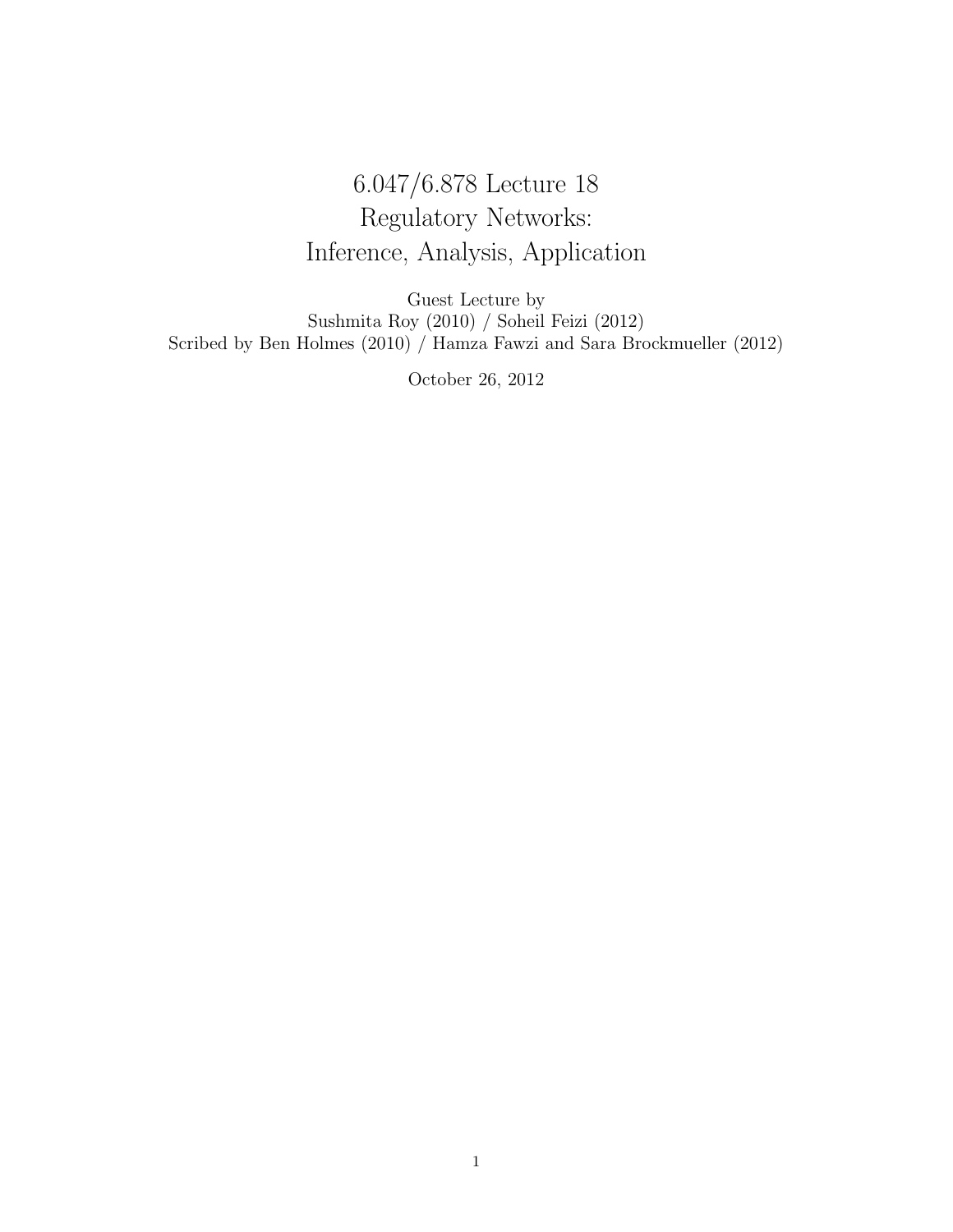## Contents

| $\mathbf{1}$   | Introduction                                                                                                                         | 3               |  |  |  |  |  |  |  |  |  |  |
|----------------|--------------------------------------------------------------------------------------------------------------------------------------|-----------------|--|--|--|--|--|--|--|--|--|--|
|                | 1.1                                                                                                                                  | 3               |  |  |  |  |  |  |  |  |  |  |
|                | 1.2                                                                                                                                  | $\overline{4}$  |  |  |  |  |  |  |  |  |  |  |
|                | 1.3                                                                                                                                  | $\overline{4}$  |  |  |  |  |  |  |  |  |  |  |
| $\mathbf{2}$   | <b>Structure Inference</b>                                                                                                           | 5               |  |  |  |  |  |  |  |  |  |  |
|                | 2.1                                                                                                                                  | 5               |  |  |  |  |  |  |  |  |  |  |
|                | 2.2                                                                                                                                  | $\overline{5}$  |  |  |  |  |  |  |  |  |  |  |
|                | 2.2.1                                                                                                                                | $\overline{5}$  |  |  |  |  |  |  |  |  |  |  |
|                | 2.2.2                                                                                                                                | $6\phantom{.}6$ |  |  |  |  |  |  |  |  |  |  |
| $\bf{3}$       | Overview of the PGM Learning Task                                                                                                    | 6               |  |  |  |  |  |  |  |  |  |  |
|                | 3.1                                                                                                                                  | $6\phantom{.}6$ |  |  |  |  |  |  |  |  |  |  |
|                | 3.1.1                                                                                                                                | $\overline{7}$  |  |  |  |  |  |  |  |  |  |  |
|                | 3.1.2                                                                                                                                | $\overline{7}$  |  |  |  |  |  |  |  |  |  |  |
|                | 3.2                                                                                                                                  | $\overline{7}$  |  |  |  |  |  |  |  |  |  |  |
|                | 3.3                                                                                                                                  | 8               |  |  |  |  |  |  |  |  |  |  |
| $\overline{4}$ | <b>Applications of Networks</b>                                                                                                      | 8               |  |  |  |  |  |  |  |  |  |  |
|                | 4.1                                                                                                                                  | 8               |  |  |  |  |  |  |  |  |  |  |
|                | 4.1.1                                                                                                                                | 8               |  |  |  |  |  |  |  |  |  |  |
|                | 4.1.2                                                                                                                                | 8               |  |  |  |  |  |  |  |  |  |  |
|                | 4.2                                                                                                                                  | 9               |  |  |  |  |  |  |  |  |  |  |
|                | 4.2.1                                                                                                                                | 9               |  |  |  |  |  |  |  |  |  |  |
|                | 4.2.2                                                                                                                                | 9               |  |  |  |  |  |  |  |  |  |  |
| $5^{\circ}$    | <b>Structural Properties of Networks</b>                                                                                             | 10              |  |  |  |  |  |  |  |  |  |  |
|                | 5.1                                                                                                                                  | 10              |  |  |  |  |  |  |  |  |  |  |
|                | 5.2                                                                                                                                  | 11              |  |  |  |  |  |  |  |  |  |  |
| 6              | <b>Network clustering</b><br>11                                                                                                      |                 |  |  |  |  |  |  |  |  |  |  |
|                | 6.1                                                                                                                                  | 12              |  |  |  |  |  |  |  |  |  |  |
|                | The spectral clustering algorithm $\dots \dots \dots \dots \dots \dots \dots \dots \dots \dots \dots \dots \dots \dots \dots$<br>6.2 | 14              |  |  |  |  |  |  |  |  |  |  |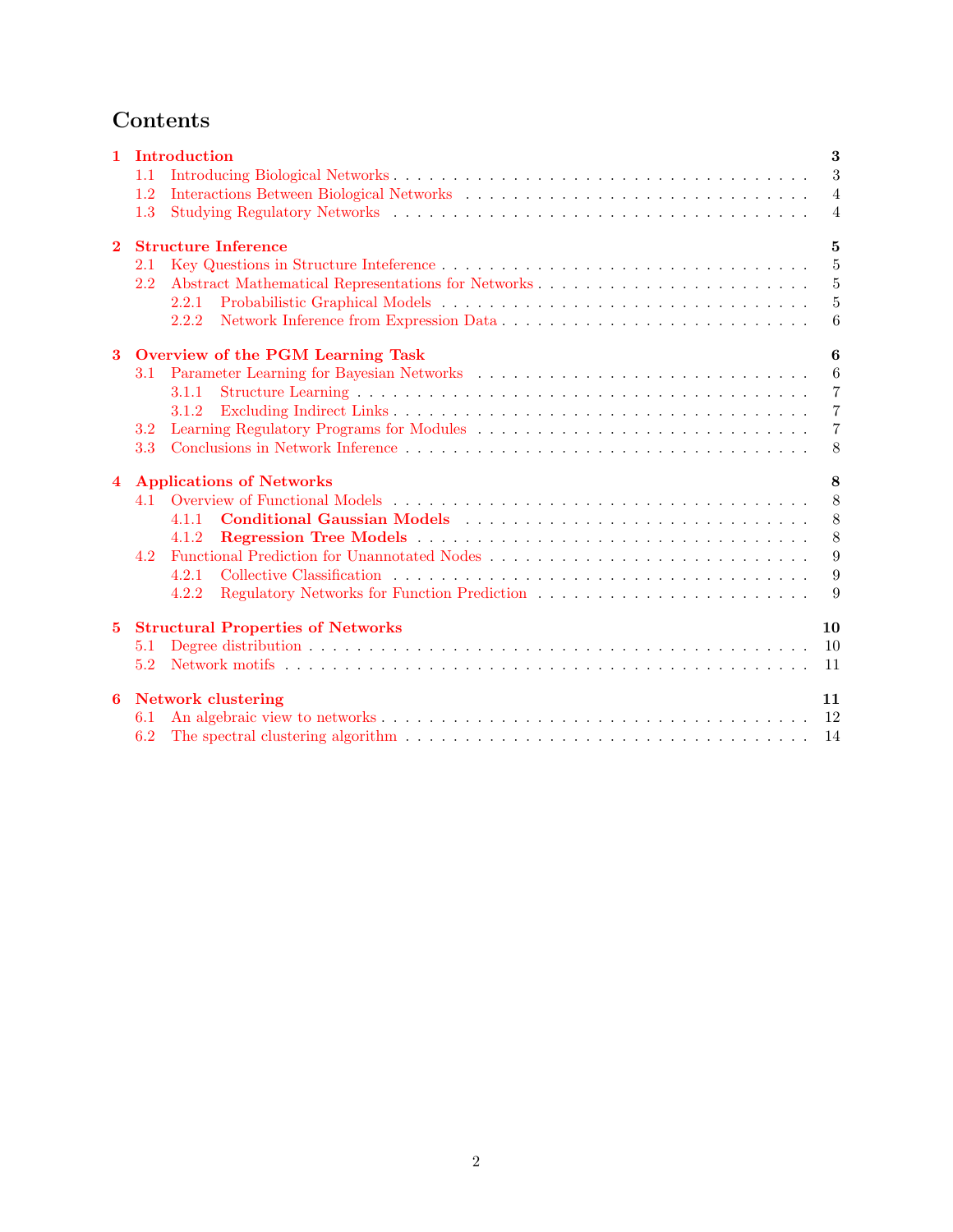### List of Figures

|    | The solid symbols give the in-degree distribution of genes in the regulatory network of S.                                  |  |
|----|-----------------------------------------------------------------------------------------------------------------------------|--|
|    | <i>cerevisiae</i> (the in-degree of a gene is the number of transcription factors that bind to the                          |  |
|    | promoter of this gene). The open symbols give the in-degree distribution in the comparable                                  |  |
|    |                                                                                                                             |  |
|    |                                                                                                                             |  |
| -3 | Network motifs in regulatory networks: Feed-forward loops involved in speeding-up response                                  |  |
|    | of target gene. Regulators are represented by blue circles and gene promoters are represented                               |  |
|    | by red rectangles (figure taken from [4]) $\ldots \ldots \ldots \ldots \ldots \ldots \ldots \ldots \ldots \ldots \ldots 12$ |  |
| -4 |                                                                                                                             |  |
|    |                                                                                                                             |  |

### <span id="page-2-0"></span>1 Introduction

Living systems are composed of multiple layers that encode information about the system. The primary layers are:

- 1. Epigenome: Defined by chromatin configuration. The structure of chromatin is based on the way that histones organize DNA. DNA is divided into nucleosome and nucleosome-free regions, forming its final shape and influencing gene expression.<sup>[1](#page-2-2)</sup>
- 2. Genome: Includes coding and non-coding DNA. Genes defined by coding DNA are used to build RNA, and Cis-regulatory elements regulate the expression of these genes.
- 3. Transcriptome RNAs (ex. mRNA, miRNA, ncRNA, piRNA) are transcribed from DNA. They have regulatory functions and manufacture proteins.
- 4. Proteome Composed of proteins. This includes transcription factors, signaling proteins, and metabolic enzymes.

Interactions between these components are all different, but understanding them can put particular parts of the system into the context of the whole. To discover relationships and interactions within and between layers, we can use networks.

### <span id="page-2-1"></span>1.1 Introducing Biological Networks

Biological networks are composed as follows:

Regulatory Net – set of regulatory interactions in an organism.

- Nodes are regulators (ex. transcription factors) and associated targets.
- Edges correspond to regulatory interaction, directed from the regulatory factor to its target. They are signed according to the positive or negative effect and weighted according to the strength of the reaction.
- Metabolic Net connects metabolic processes. There is some flexibility in the representation, but an example is a graph displaying shared metabolic products between enzymes.
	- Nodes are enzymes.
	- Edges correspond to regulatory reactions, and are weighted according to the strength of the reaction.

Signaling Net – represents paths of biological signals.

<span id="page-2-2"></span><sup>&</sup>lt;sup>1</sup>More in the epigenetics lecture.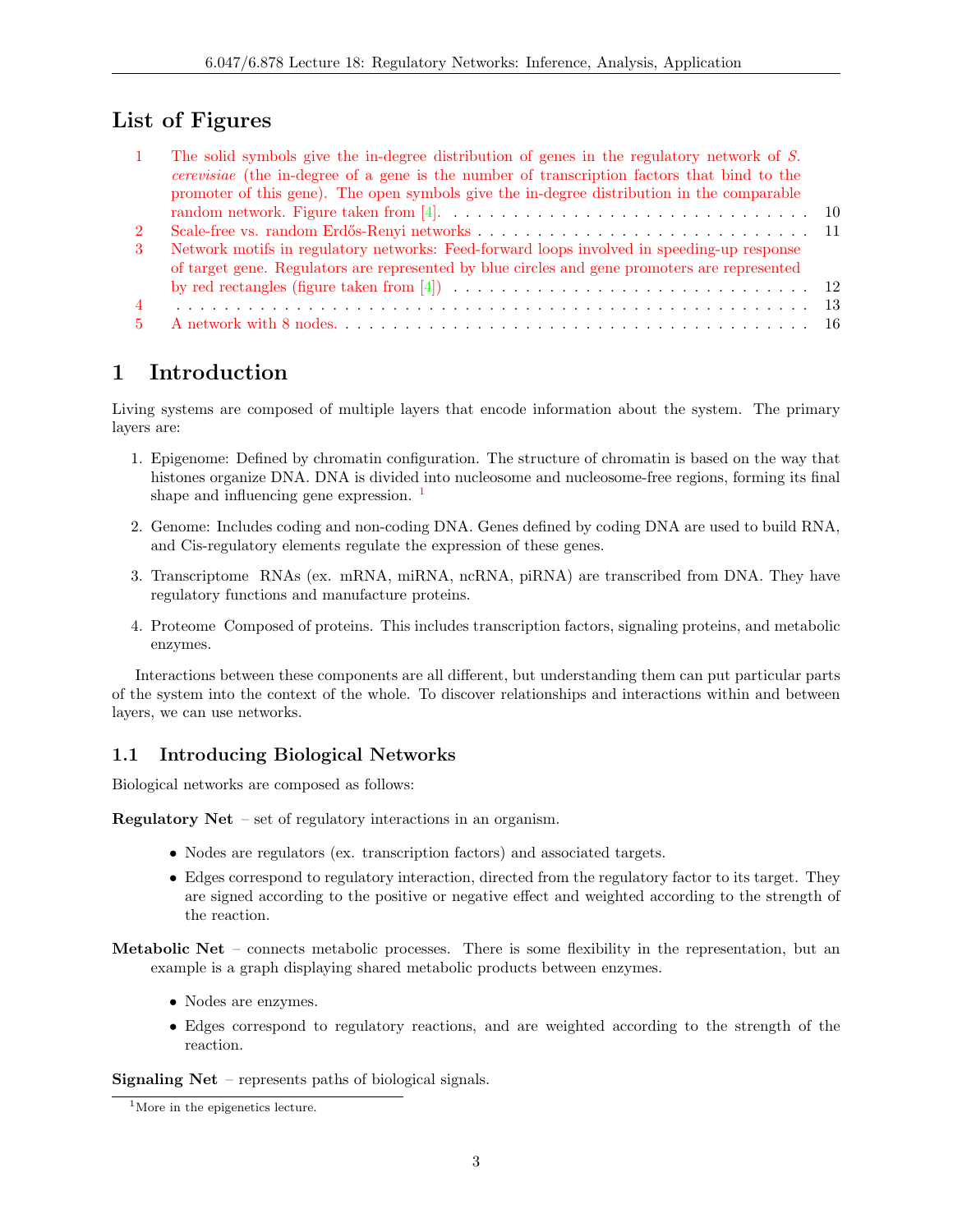

(a) Interactions between biological networks.

- Nodes are proteins called signaling receptors.
- Edges are transmitted and received biological signals, directed from transmitter to receiver.

Protein Net – displays physical interactions between proteins.

- Nodes are individual proteins.
- Edges are physical interactions between proteins.
- Co-Expression Net describes co-expression functions between genes. Quite general; represents functional rather than physical interaction networks, unlike the other types of nets. Powerful tool in computational analysis of biological data.
	- Nodes are individual genes.
	- Edges are co-expression relationships.

Today, we will focus exclusively on regulatory networks. Regulatory networks control context-specific gene expression, and thus have a great deal of control over development. They are worth studying because they are prone to malfunction and causing disease.

#### <span id="page-3-0"></span>1.2 Interactions Between Biological Networks

Individual biological networks (that is, layers) can themselves be considered nodes in a larger network representing the entire biological system. We can, for example, have a signaling network sensing the environment governing the expression of transcription factors. In this example, the network would display that TFs govern the expression of proteins, proteins can play roles as enzymes in metabolic pathways, and so on.

The general paths of information exchange between these networks are shown in figure [2.](#page-10-2)

#### <span id="page-3-1"></span>1.3 Studying Regulatory Networks

In general, networks are used to represent dependencies among variables. Structural dependencies can be represented by the presence of an edge between nodes - as such, unconnected nodes are conditionally independent. Probabilistically, edges can be assigned a "weight" that represents the strength or the likelihood of the interaction. Networks can also be viewed as matrices, allowing mathematical operations. These frameworks provides an effective way to represent and study biological systems.

These networks are particularly interesting to study because malfunctions can have a large effect. Many diseases are caused by rewirings of regulatory networks. They control context specific expression in development. Because of this, they can be used in systems biology to predict development, cell state, system state, and more. In addition, they encapsulate much of the evolutionary difference between organisms that are genetically similar.

To describe regulatory networks, there are several challenging questions to answer.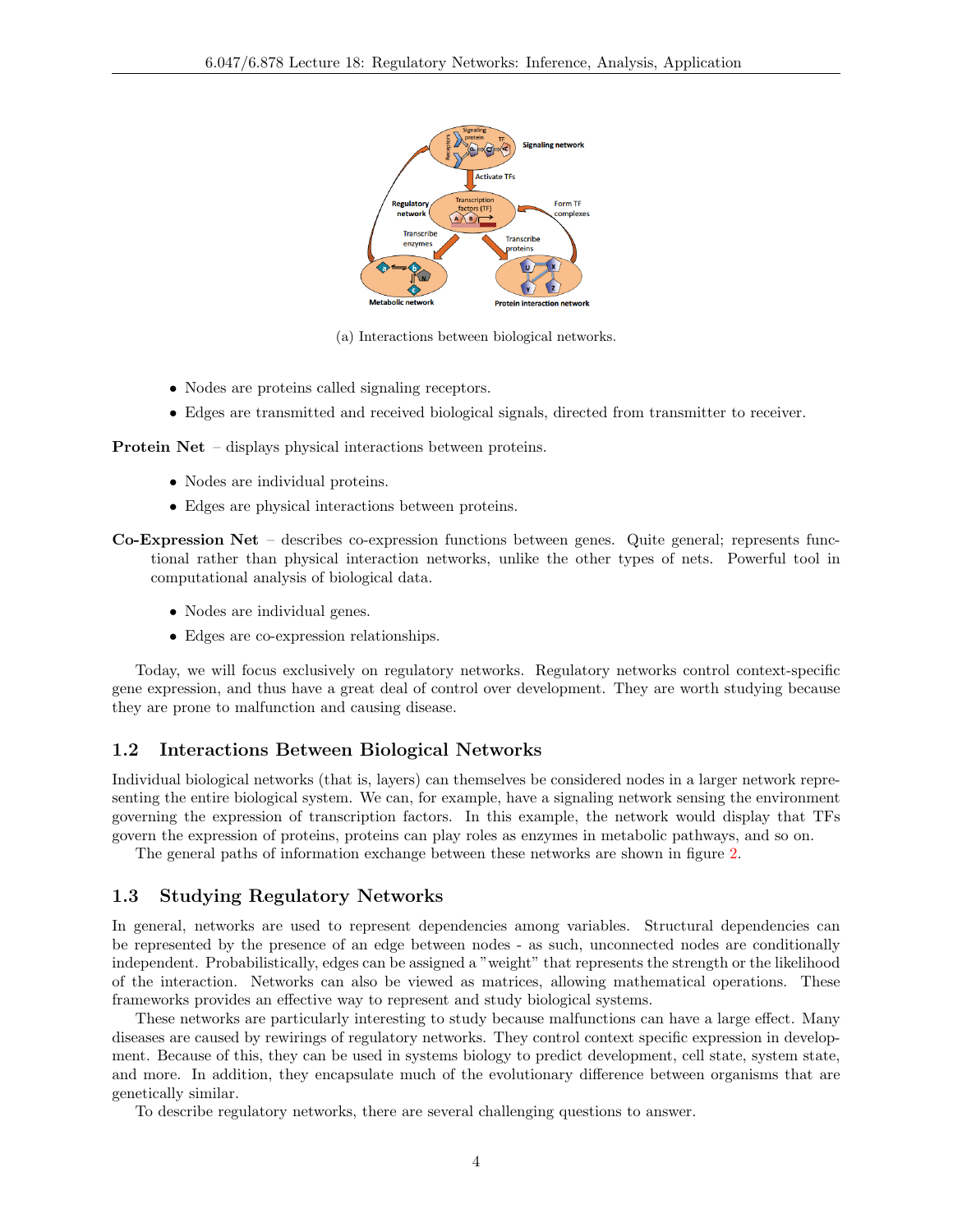- Element Identification What are the elements of a network? Elements constituting regulatory networks were identified last lecture. These include upstream motifs and their associated factors.
- Network Structure Analysis How are the elements of a network connected? Given a network, structure analysis consists of examination and characterization of important properties. It can be done biological networks but is not restricted to them.
- Network Inference How do regulators interact and turn on genes? This is the task of identifying gene edges and characterizing their actions.
- Network Applications What can we do with networks once we have them? Applications include predicting function of regulating genes and predicting expression levels of regulated genes.

### <span id="page-4-0"></span>2 Structure Inference

#### <span id="page-4-1"></span>2.1 Key Questions in Structure Inteference

- How to choose network models? A number of models exist for representing networks, a key problem is choosing between them based on data and predicted dynamics.
- How to choose learning methods? Two broad methods exist for learning networks. Unsupervised methods attempt to infer relationships for unalabeled datapoints and will be described in sections to come. Supervised methods take a subset of network edges known to be regulatory, and learn a classifier to predict new ones.[2](#page-4-4)
- How to incorporate data? A variety of data sources can be used to learn and build networks including Motifs, ChIP binding assays, and expression. Data sources are always expanding; expanding availability of data is at the heart of the current revolution in analyzing biological networks.

#### <span id="page-4-2"></span>2.2 Abstract Mathematical Representations for Networks

Think of a network as a function, a black box. Regulatory networks for example, take input expressions of regulators and spit out output expression of targets. Models differ in choosing the nature of functions and assigning meaning to nodes and edges.

- Boolean Network This model discretizes node expression levels and interactions. Functions represented by edges are logic gates.
- Differential Equation Model These models capture network dynamics. Expression rate changes are function of expression levels and rates of change of regulators. For these it can be very difficult to estimate parameters. Where do you find data for systems out o equilibrium?
- Probabilistic Graphical Model These systems model networks as a joint probability distribution over random variables. Edges represent conditional dependencies. Probabilistic graphical models (PGMs) are focused on in the lecture.

#### <span id="page-4-3"></span>2.2.1 Probabilistic Graphical Models

Probabilistic graphical models (PGMs) are trainable and able to deal with noise and thus they are good tools for working with biological data.<sup>[3](#page-4-5)</sup> In PGMs, nodes can be transcription factors or genes and they are modeled by random variables. If you know the joint distribution over these random variables, you can build the network as a PGMs. Since this graph structure is a compact representation of the network, we can work with it easily and accomplish learning tasks. Examples of PGMS include:

<span id="page-4-4"></span><sup>2</sup>Supervised methods will not be addressed today.

<span id="page-4-5"></span><sup>3</sup>These are Dr. Roys models of choice for dealing with biological nets.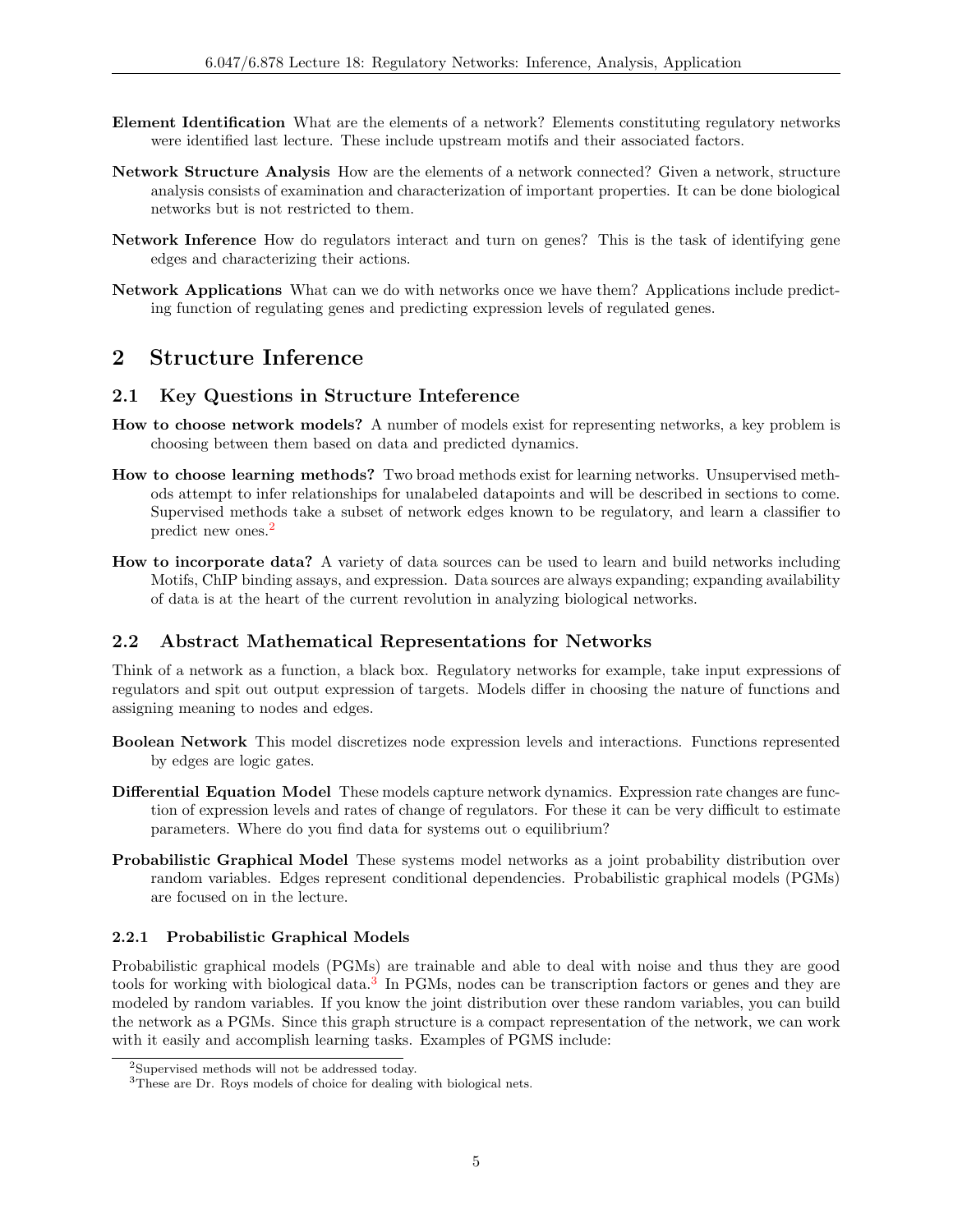- Bayesian Network Directed graphical technique. Every node is either a parent or a child. Parents fully determine the state of children but their states may not be available to the experimenter. The network structure describes the full joint probablility distribution of the network as a product of individual distributions for the nodes. By breaking up the network into local potentials, computational complexity is drastically reduced.
- Dynamic Bayesian Network Directed graphical technique. Static bayesian networks do not allow cyclic dependencies but we can try to model them with bayesian networks allowing arbitrary dependencies between nodes at different time points. Thus cyclic dependencies are allowed as the network progresses through time and the network joint probability itself can be described as a joint over all times.
- Markov Random Field Undirected graphical technique. Models potentials in terms of cliques. Allows modelling of general graphs including cyclic ones with higher order than pairwise dependencies.
- Factor Graph Undirected graphical technique. Factor graphs introduce "factor" nodes specifying interaction potentials along edges. Factor nodes can also be introduced to model higher order potentials than pairwise.

It is easiest to learn networks for Bayesian models. Markov random fields and factor graphs require determination of a tricky partition function. To encode network structure, it is only necessary to assign random variables to TFs and genes and then model the joint probability distribution.

Bayesian networks provide compact representations of JPD

The main strength of Bayesian networks comes from the simplicity of their decomposition into parents and children. Because the networks are directed, the full joint probability distribution decomposes into a product of conditional distributions, one for each node in the network.[4](#page-5-3)

#### <span id="page-5-0"></span>2.2.2 Network Inference from Expression Data

Using expression data and prior knowledge, the goal of network inference is to produce a network graph. Graphs will be undirected or directed. Regulatory networks for example will often be directed whil expression nets for example will be undirected.

### <span id="page-5-1"></span>3 Overview of the PGM Learning Task

We have to learn parameters from the data we have. Once we have a set of parameters, we have to use parametrizations to learn structure. Wewill focus on score based approaches to network building, defining a score to be optimized as a metric for network construction.

#### <span id="page-5-2"></span>3.1 Parameter Learning for Bayesian Networks

Maximum Likelihood Chooses parameters to maximize the likelihood of the available data given the model.

In maximum likelihood, compute data likelihood as scores of each ran- dom variable given parents and note that scores can be optimized in- dependently. Depending on the choice of a model, scores will be max- imized in different manners. For gaussian distriubution it is possible to simply compute parameters optimizing score. For more complicated model choices it may be necessary to do gradient descent.

<span id="page-5-3"></span><sup>&</sup>lt;sup>4</sup>Bayesian networks are parametrized by  $\theta$  according to our specific choice of network model. With different choices of random variables, we will have different options for parametrizations, $\theta$  and therefore different learning tasks:

Discrete Random variables suggest simple θ corresponding to parameter choices for a multinomial distribution.

Continuous Random variables may be modelled with  $\theta$  corresponding to means and covariances of gaussians or other continuous distribution.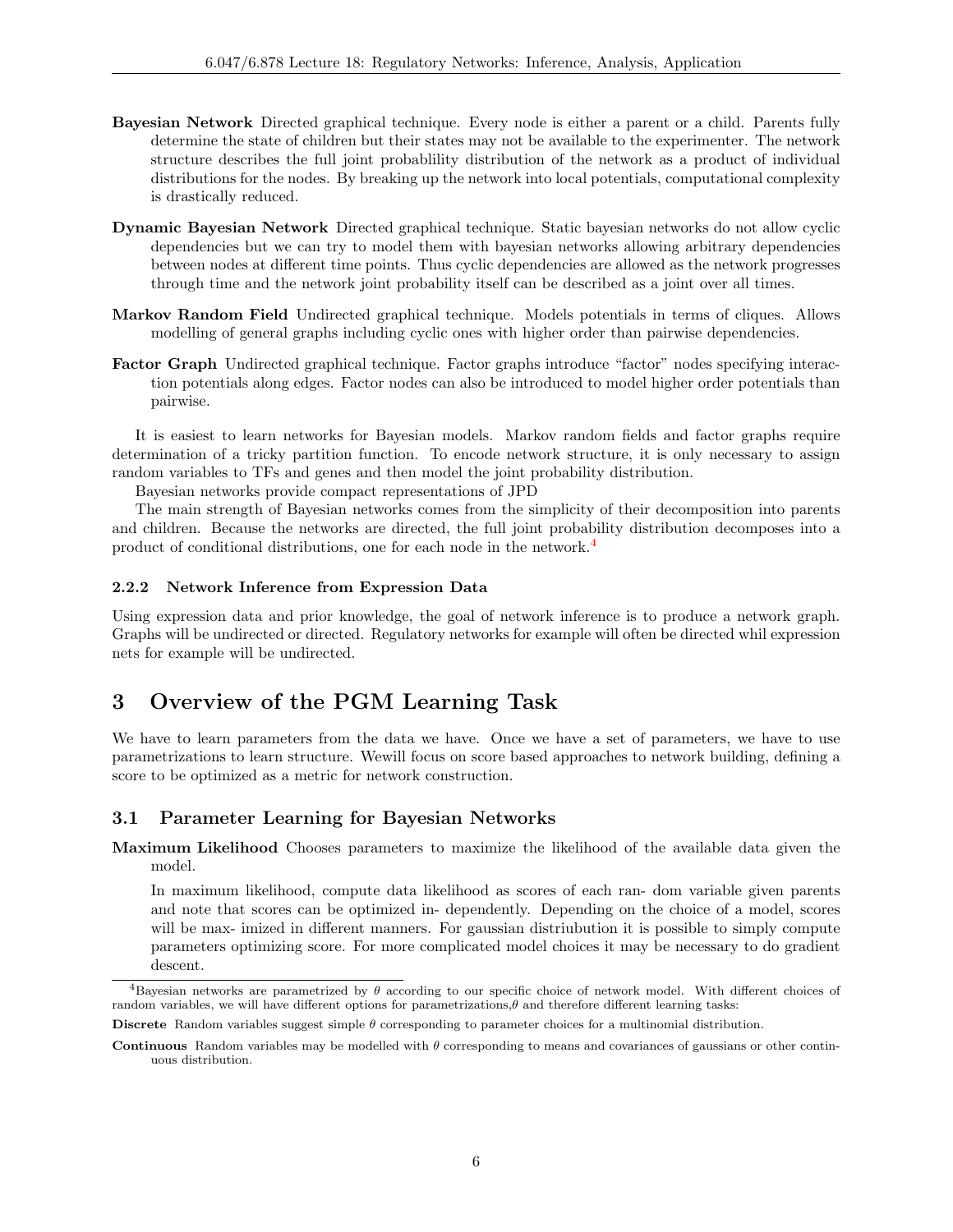**Bayesian Parameter Estimation** Treats  $\theta$  itself as a random variable and chooses the parameters maximizing the posterior probability. These methods require a fixed structure and seek to choose internal parameters maximizing score.

#### <span id="page-6-0"></span>3.1.1 Structure Learning

We can compute best guess parametrizations of structured networks. How do we find structures themselves? Structure learning proceeds by comparing likelihood of ML parametrizations across different graph structures and in order to seek those structures realizing optimal of ML score.

A Bayesian framework can incorporate prior probabilities over graph structures if given some reason to believe a-priori that some structures are more likely than others.

To perform search in structure learning, we will inevitably have to use a greedy approach because the space of structures is too large to enumerate. Such methods will proceed by an incremental search analogous to gradient descent optimization to find ML parametrizations.

A set of graphs are considered and evaluated according to ML score. Since local optima can exist, it is good to seed graph searches from multiple starting points.

Besides being unable to capture cyclic dependencies as mentioned above, Bayesian networks have certain other limitations.

- Indirect Links Since Bayesian networks simply look at statistical dependencies between nodes, it is easy for them to be tricked into putting edges where only indirect relations are in fact present.
- Neglected Interactions Especially when structural scores are locally optimized, it is possible that significant biological interactions will be missed entirely. Coexpressed genes may not share proper regulators.
- Slow Speed Bayesian methods so far discussed are too slow to work effectively whole-genome data.

#### <span id="page-6-1"></span>3.1.2 Excluding Indirect Links

- How to eliminate indirect links? Information theoretic approaches can be used to remove extraneous links by pruning network structures to remove redundant information. Two methods are described.
- ARACNE For every triplet of edges, a mutual information score is computed and the ARACNE algorithm excludes edges with the least information subject to certain thresholds above which minimal edges are kept.
- MRNET Maximizes dependence between regulators and targets while minimizing the amount of redundant information shared between regulators by stripping edges corresponding to regulators with low variance.

Alternately it is possible to simply look at regulatory motifs and eliminate regulation edges not predicted by common motifs.

#### <span id="page-6-2"></span>3.2 Learning Regulatory Programs for Modules

How to fix omissions for coregulated genes? By learning parameters for regulatory models instead of individual genes, it is possible to exploit the tendency of coexpressed genes to be regulated similarly. Similar to the method of using regulatory motifs to prune redundant edges, by modeling modules at once, we reduce network edge counts while increasing data volume to work with.

With extensions, it is possible to model cyclic dependencies as well. Module networks allow clustering revisitation where genes are reassigned to clusters based on how well hey are predicted by a regulatory program for a module.

Modules however cannot accomodate genes sharing module membership. divide and conquer for speeding up learning

How to speed up learning? Dr. Roy has developed a method to break the large learning problem into smaller tasks using a divide and conquer technique for undirected graphs. By starting with clusters it is possible to infer regulatory networks for individual clusters then cross edges, reassign genes, and iterate.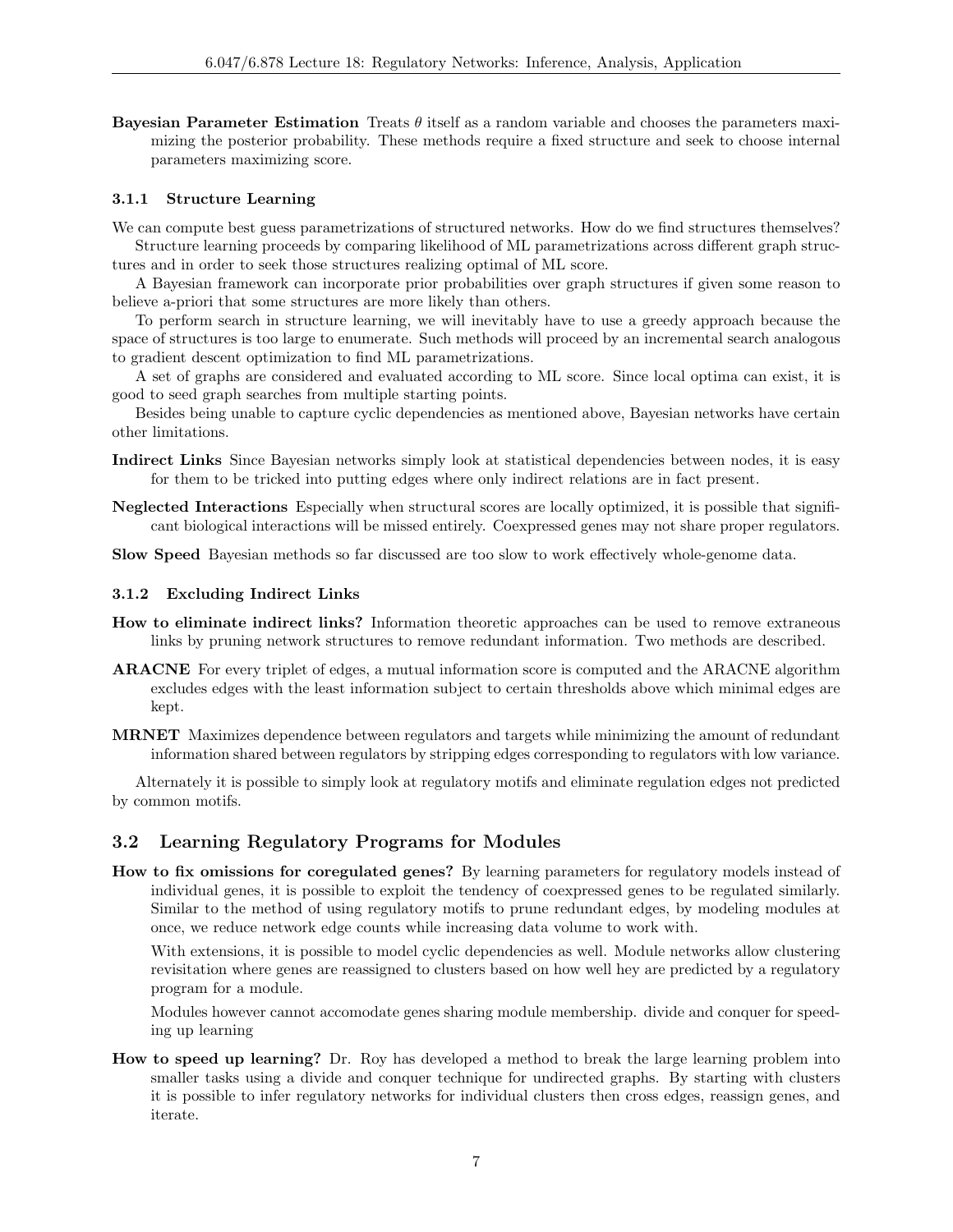#### <span id="page-7-0"></span>3.3 Conclusions in Network Inference

Regulatory networks are important but hard to construct in general. By exploiting modularity, it is often possible to find reliable structures for graphs and subgraphs.[5](#page-7-5)

Many extensions are on the horizon for regulatory networks. These include inferring causal edges from expression correlations, learning how to share genes between clusters, and others.

## <span id="page-7-1"></span>4 Applications of Networks

Using linear regression and regression trees, we will try to predict expression from networks. Using collective classification and relaxation labeling, we will try to assign function to unknown network elements.

We would like to use networks to:

1. predict the expression of genes from regulators.

In expression prediction, the goal is to parametrize a relationship giving gene expression levels from regulator expression levels. It can be solved in various manners including regression and is related to the problem of finding functional networks.

2. predict functions for unknown genes.

#### <span id="page-7-2"></span>4.1 Overview of Functional Models

One model for prediction is a conditional gaussian: a simple model trained by linear regression. A more complex prediction model is a regression tree trained by nonlinear regression.

#### <span id="page-7-3"></span>4.1.1 Conditional Gaussian Models

Conditional gaussian models predict over a continuous space and are trained by a simple linear regression to maximize likelihood of data. They predict targets whose expression levels are means of gaussians over regulators.

Conditional gaussian learning takes a structured, directed net with targets and regulating transcription factors. You can estimate gaussian parameters,  $\mu$ ,  $\sigma$  from the the data by finding parameters maximizing likelihood - after a derivative, the ML approach reduces to solving a linear equation.

From a functional regulatory network derived from multiple data sources <sup>[6](#page-7-6)</sup>, Dr, Roy trained a gaussian model for prediction using time course expression data and tested it on a hold-out testing set. In comparisons to predictions by a modle trained from a random network, found out that the network predicted substantially better than random.

The linear model used makes a strong assumption on linearity of interaction. This is probably not a very accurate assumption to make but it appears to work to some extent with the dataset tested.

#### <span id="page-7-4"></span>4.1.2 Regression Tree Models

Regression tree models allow the modeler to use a multimodal distribtion incorporating nonlinear dependencies between regulator and target gene expression. The final structure of a regression tree describes expression grammar in terms of a series of choices made at regression tree nodes. Because targets can share regulatory programs, notions of recurring motifs may be incorporated. Regression trees are rich models but tricky to learn. regression trees in predicting expression

In practice, prediction works its way down a regression tree given regulator expression levels. Upon reaching the leaf nodes of the regression tree, a prediction for gene expression is made.

<span id="page-7-5"></span><sup>5</sup>Dr. Roy notes that many algorithms are available for running module network inference with various distributions. Neural net pacakges and Bayesian packages among others are available.

<span id="page-7-6"></span> $6$ data sources included chromatin, physical binding, expression, motif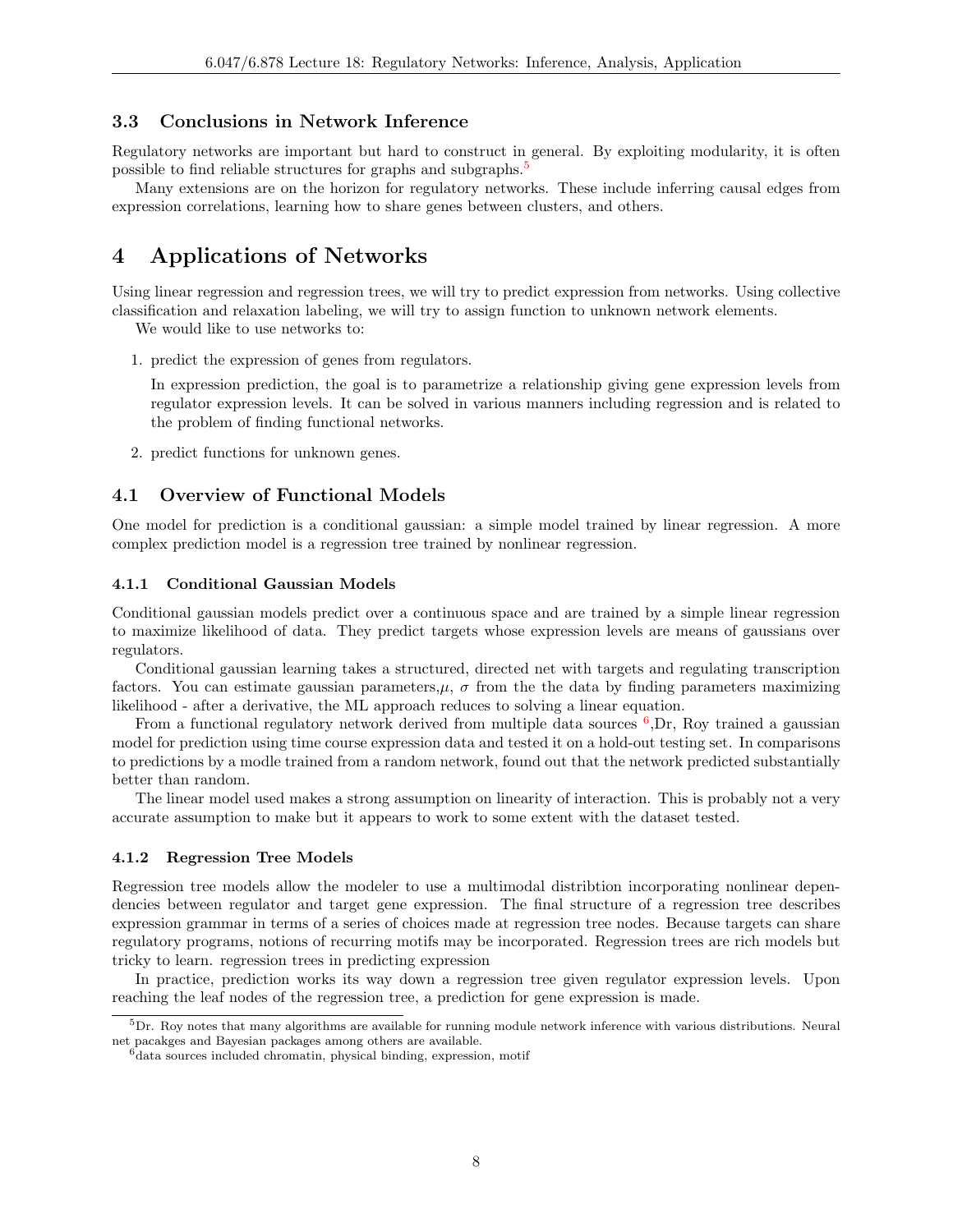<span id="page-8-4"></span>

(b) Fly development.

#### <span id="page-8-0"></span>4.2 Functional Prediction for Unannotated Nodes

Given a network with an incomplete set of labels, the goal of function annotation is to predict labels for unknown genes. We will use methods falling under the broad category of guilt by association. If we know nothing about a node but that its neighbors are involved in a function, assign that function to the unknown node.

Association can include any notion of network relatedness discussed above such as co-expression, proteinprotein interactions and co-regulation. Many methods work, two will be discussed: collective classification and relaxation classification; both of which work for regulatory networks encoded as undirected graphs.

#### <span id="page-8-1"></span>4.2.1 Collective Classification

View functional prediction as a classification problem: Given a node, what is its regulatory class?.

In order to use the graph structure in the prediction problem, we capture properties of the neighborhood of a gene in relational attribute. Since all points are connected in a network, data points are no longer independently distributed - the prediction problem becomes substantially harder than a standard classification problem.

Iterative classification is a simple method with which to solve the classification problem. Starting with an initial guess for unlabeled genes it infers labels iteratively, allowing changed labels to influence node label predictions in a manner similar to gibbs sampling[7](#page-8-3)

Relaxation labeling is another approach originally developed to trac terrorist networks. The model uses a suspicion score where nodes are labeled with a suspiciousness according to the suspiciousness of its neighbors. The method is called relaxation labeling because it gradually settles on to a solution according to a learning parameter. It is another instance of iterative learning where genes are assigned probabilities of having a given function.

#### <span id="page-8-2"></span>4.2.2 Regulatory Networks for Function Prediction

For pairs of nodes, compute a regulatory similarity – the interaction quantity – equal to the size of the intersection of their regulators divided by the size of their union. Having this interaction similarity in the form of an undirected graph over netowrk targets, can use clusters derived from a network in final functional classification.

The model is successful in predicting invaginal disk and neural system development. The blue line in Fig. [1b](#page-8-4) shows the score of every gene predicting its participation in neural system development.

Co-expression an co-regulation can be used side by side to augment the set of genes known to particiapte in neural system development.

<span id="page-8-3"></span><sup>7</sup> see the previous lecture by Manolis describing motif discovery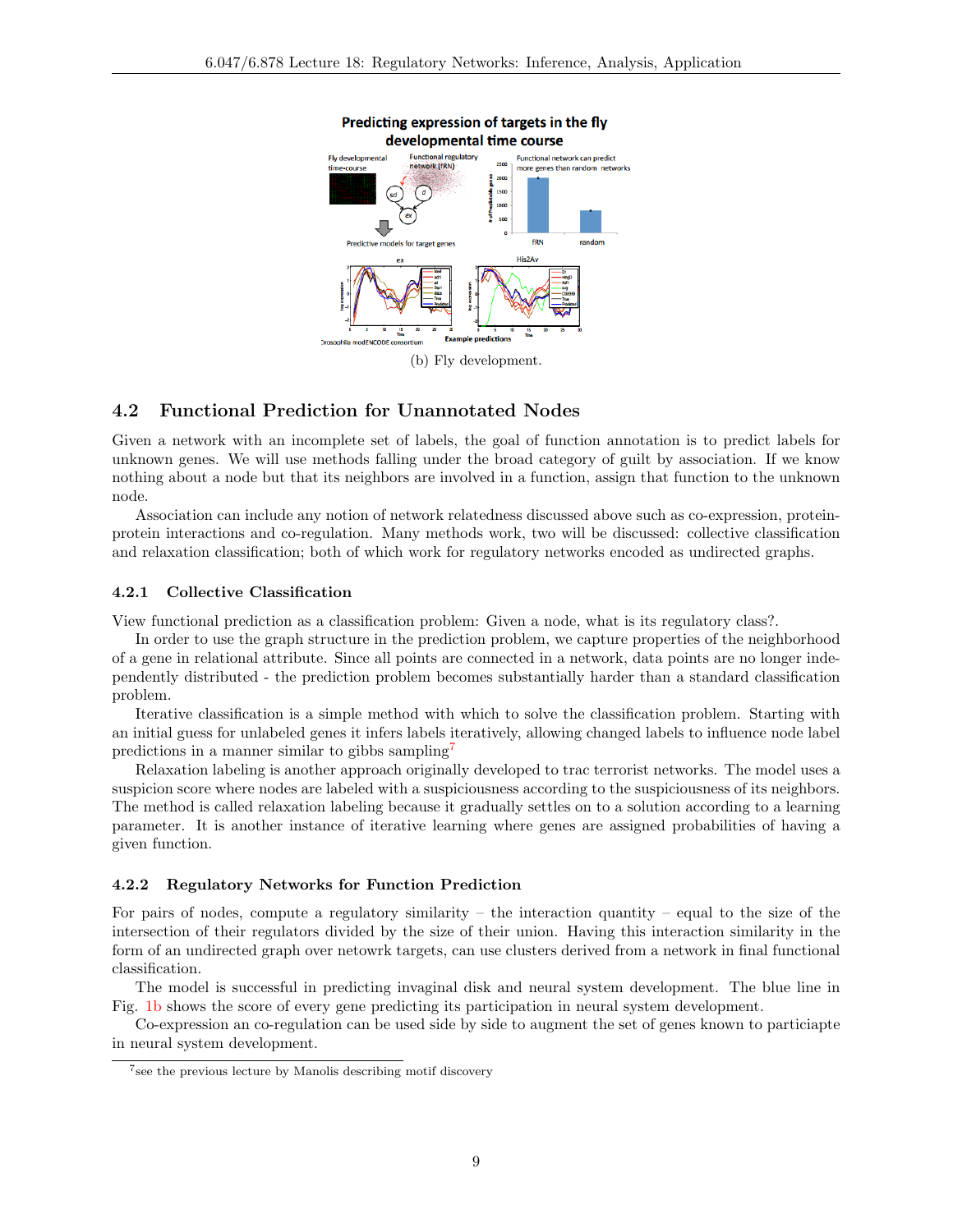### <span id="page-9-0"></span>5 Structural Properties of Networks

Much of the early work on networks was done by scientists outside of biology. Physicists looked at internet and social networks and described their properties. Biologists observed that the same properties were also present in biological networks and the field of biological networks was born. In this section we look at some of these structural properties shared by the different biological networks, as well as the networks that arise in other disciplines as well.

#### <span id="page-9-2"></span><span id="page-9-1"></span>5.1 Degree distribution



Figure 1: The solid symbols give the in-degree distribution of genes in the regulatory network of S. cerevisiae (the in-degree of a gene is the number of transcription factors that bind to the promoter of this gene). The open symbols give the in-degree distribution in the comparable random network. Figure taken from [\[4\]](#page-16-0).

In a network, the *degree* of a node is the number of neighbors it has, i.e., the number of nodes it is connected to by an edge. The degree distribution of the network gives the number of nodes having degree d for each possible value of  $d = 1, 2, 3, \ldots$  $d = 1, 2, 3, \ldots$  $d = 1, 2, 3, \ldots$ . For example figure 1 gives the degree distribution of the S. cerevisiae gene regulatory network. It was observed that the degree distribution of biological networks follow a power law, i.e., the number of nodes in the network having degree d is approximately  $cd^{-\gamma}$  where c is a normalization constant and  $\gamma$  is a positive coefficient. In such networks, most nodes have a small number of connections, except for a few nodes which have very high connectivity.

This property –of power law degree distribution– was actually observed in many different networks across different disciplines (e.g., social networks, the World Wide Web, etc.) and indicates that those networks are not "random": indeed random networks (constructed from the Erdős-Renyi model) have a degree distribution that follows a Poisson distribution where almost all nodes have approximately the same degree and nodes with higher or smaller degree are very rare [\[6\]](#page-16-1) (see figure [2\)](#page-10-2).

Networks that follow a power law degree distribution are known as scale-free networks. The few nodes in a scale-free network that have very large degree are called hubs and have very important interpretations. For example in gene regulatory networks, hubs represent transcription factors that regulate a very large number of genes. Scale-free networks have the property of being highly resilient to failures of "random" nodes, however they are very vulnerable to coordinated failures (i.e., the network fails if one of the hub nodes fails, see [\[1\]](#page-16-2) for more information).

In a regulatory network, one can identify four levels of nodes:

- 1. Influential, master regulating nodes on top. These are hubs that each indirectly control many targets.
- 2. Bottleneck regulators. Nodes in the middle are important because they have a maximal number of direct targets.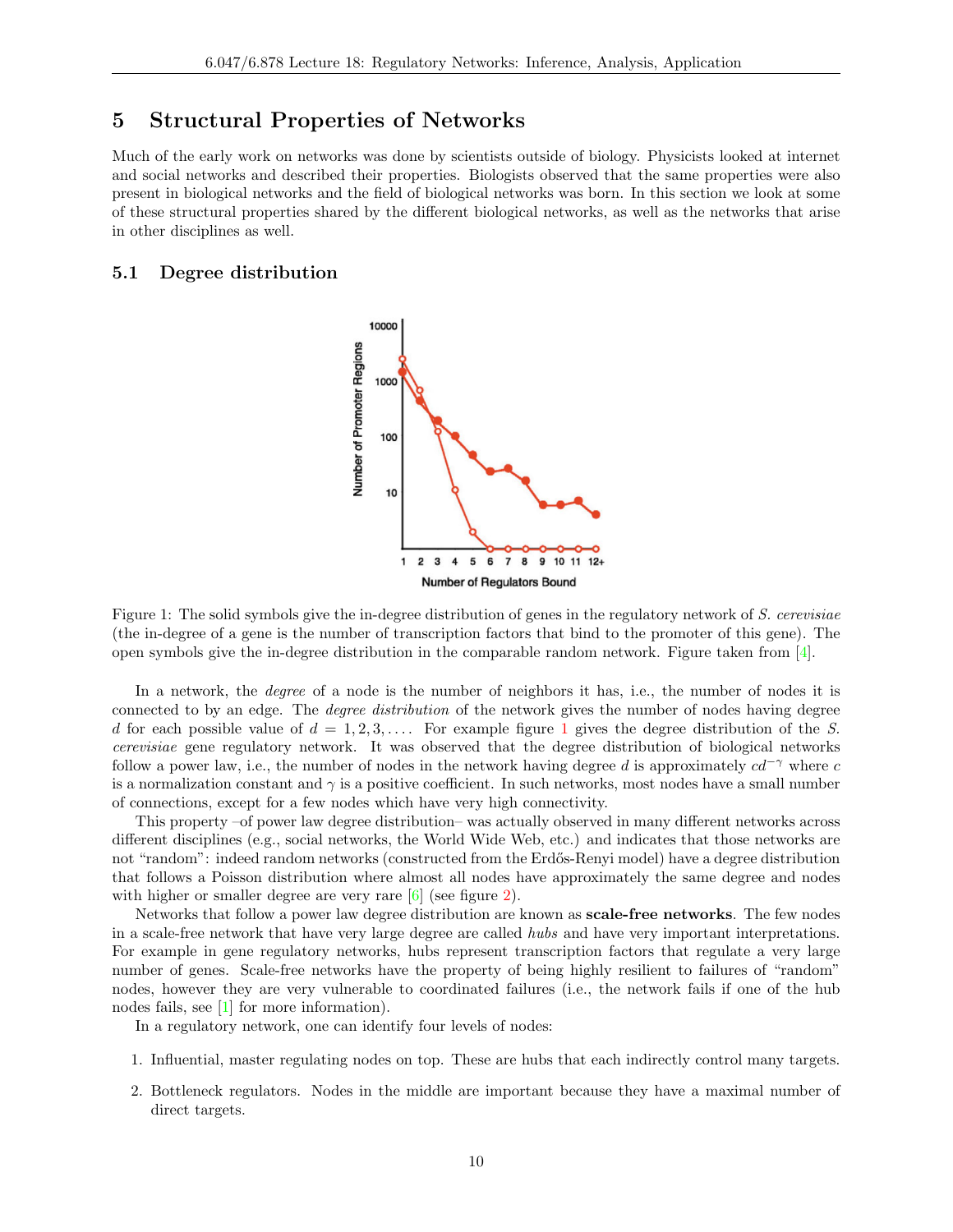<span id="page-10-2"></span>

#### (a) Random network (b) Scale-free network

(a) Scale-free graph vs. a random graph (figure taken from [\[10\]](#page-16-3)).



(b) Degree distribution of scale-free network vs. random network (figure taken from  $[3]$ ).

Figure 2: Scale-free vs. random Erdős-Renyi networks

- 3. Regulators at the bottom tend to have fewer targets but nonetheless they are often biologically essential!
- 4. Targets.

#### <span id="page-10-0"></span>5.2 Network motifs

Network motifs are subgraphs of the network that occur significantly more than random. Some will have interesting functional properties and are presumably of biological interest.

Figure [3](#page-11-1) shows regulatory motifs from the yeast regulatory network. Feedback loops allow control of regulator levels and feedforward loops allow acceleration of response times among other things.

### <span id="page-10-1"></span>6 Network clustering

An important problem in network analysis is to be able to cluster or modularize the network in order to identify subgraphs that are densely connected (see e.g., figure [4a\)](#page-12-0). In the context of gene interaction networks, these clusters could correspond to genes that are involved in similar functions and that are co-regulated.

There are several known algorithms to achieve this task. These algorithms are usually called *graph* partitioning algorithms since they partition the graph into separate modules. Some of the well-known algorithms include:

• Markov clustering algorithm [\[5\]](#page-16-5): The Markov Clustering Algorithm (MCL) works by doing a random walk in the graph and looking at the steady-state distribution of this walk. This steady-state distribution allows to cluster the graph into densely connected subgraphs.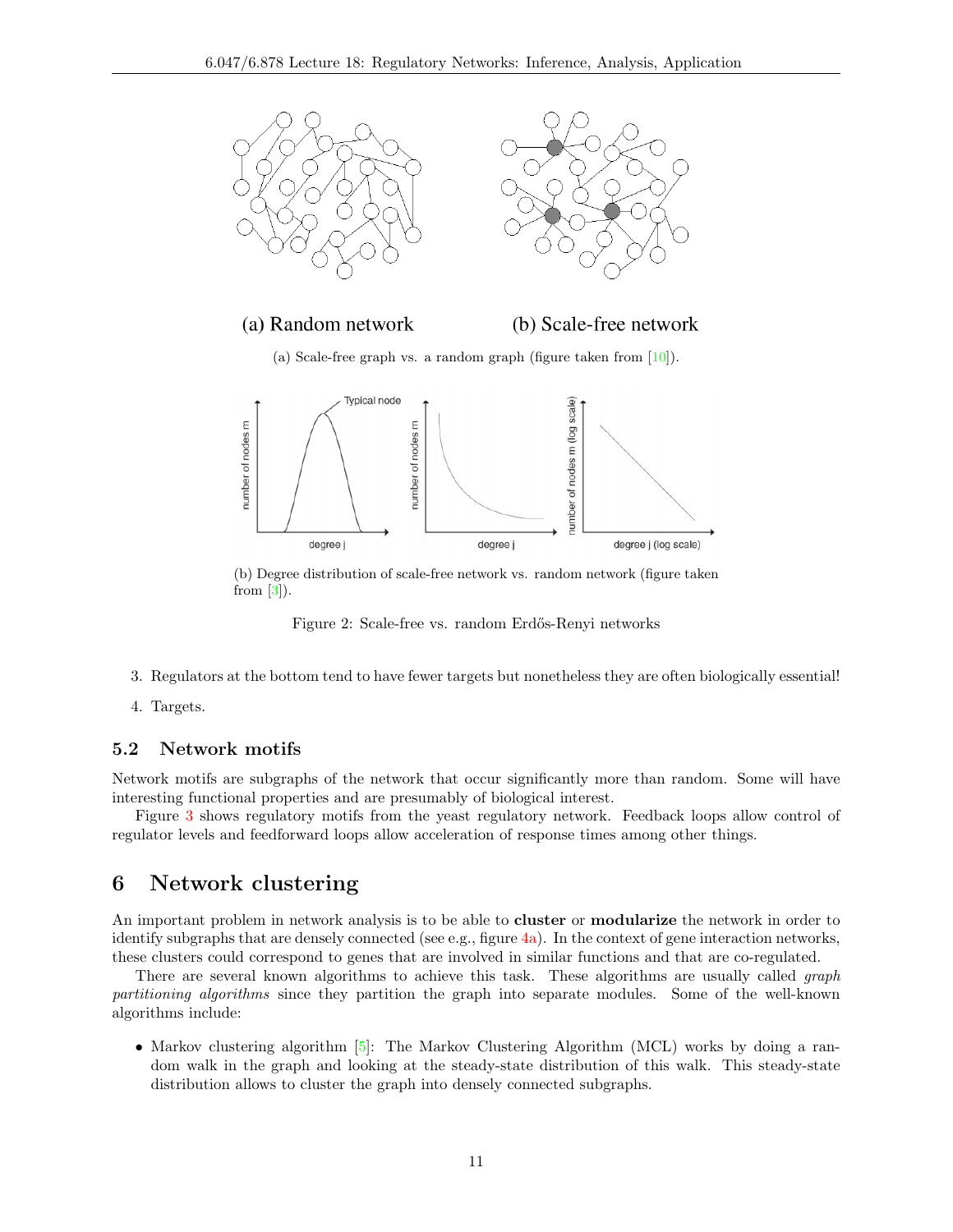<span id="page-11-1"></span>

Figure 3: Network motifs in regulatory networks: Feed-forward loops involved in speeding-up response of target gene. Regulators are represented by blue circles and gene promoters are represented by red rectangles (figure taken from [\[4\]](#page-16-0))

- Girvan-Newman algorithm  $[2]$ : The Girvan-Newman algorithm uses the number of shortest paths going through a node to compute the essentiality of an edge which can then be used to cluster the network.
- Spectral partitioning algorithm

In this section we will look in detail at the spectral partitioning algorithm. We refer the reader to the references [\[2,](#page-16-6) [5\]](#page-16-5) for a description of the other algorithms.

The spectral partitioning algorithm relies on a certain way of representing a network using a matrix. Before presenting the algorithm we will thus review how to represent a network using a matrix, and how to extract information about the network using matrix operations.

#### <span id="page-11-0"></span>6.1 An algebraic view to networks

Adjacency matrix One way to represent a network is using the so-called *adjacency matrix*. The adjacency matrix of a network with n nodes is an  $n \times n$  matrix A where  $A_{i,j}$  is equal to one if there is an edge between nodes i and j, and 0 otherwise. For example, the adjacency matrix of the graph represented in figure  $4b$  is given by:

<span id="page-11-2"></span>
$$
A = \begin{bmatrix} 0 & 0 & 1 \\ 0 & 0 & 1 \\ 1 & 1 & 0 \end{bmatrix} \tag{1}
$$

If the network is weighted (i.e., if the edges of the network each have an associated weight), the definition of the adjacency matrix is modified so that  $A_{i,j}$  holds the weight of the edge between i and j if the edge exists, and zero otherwise.

Laplacian matrix For the clustering algorithm that we will present later in this section, we will need to count the number of edges between the two different groups in a partitioning of the network. For example, in Figure [4a,](#page-12-0) the number of edges between the two groups is 1. The Laplacian matrix which we will introduce now comes in handy to represent this quantity algebraically. The Laplacian matrix  $L$  of a network on  $n$ nodes is a  $n \times n$  matrix L that is very similar to the adjacency matrix A except for sign changes and for the diagonal elements. Whereas the diagonal elements of the adjacency matrix are always equal to zero (since we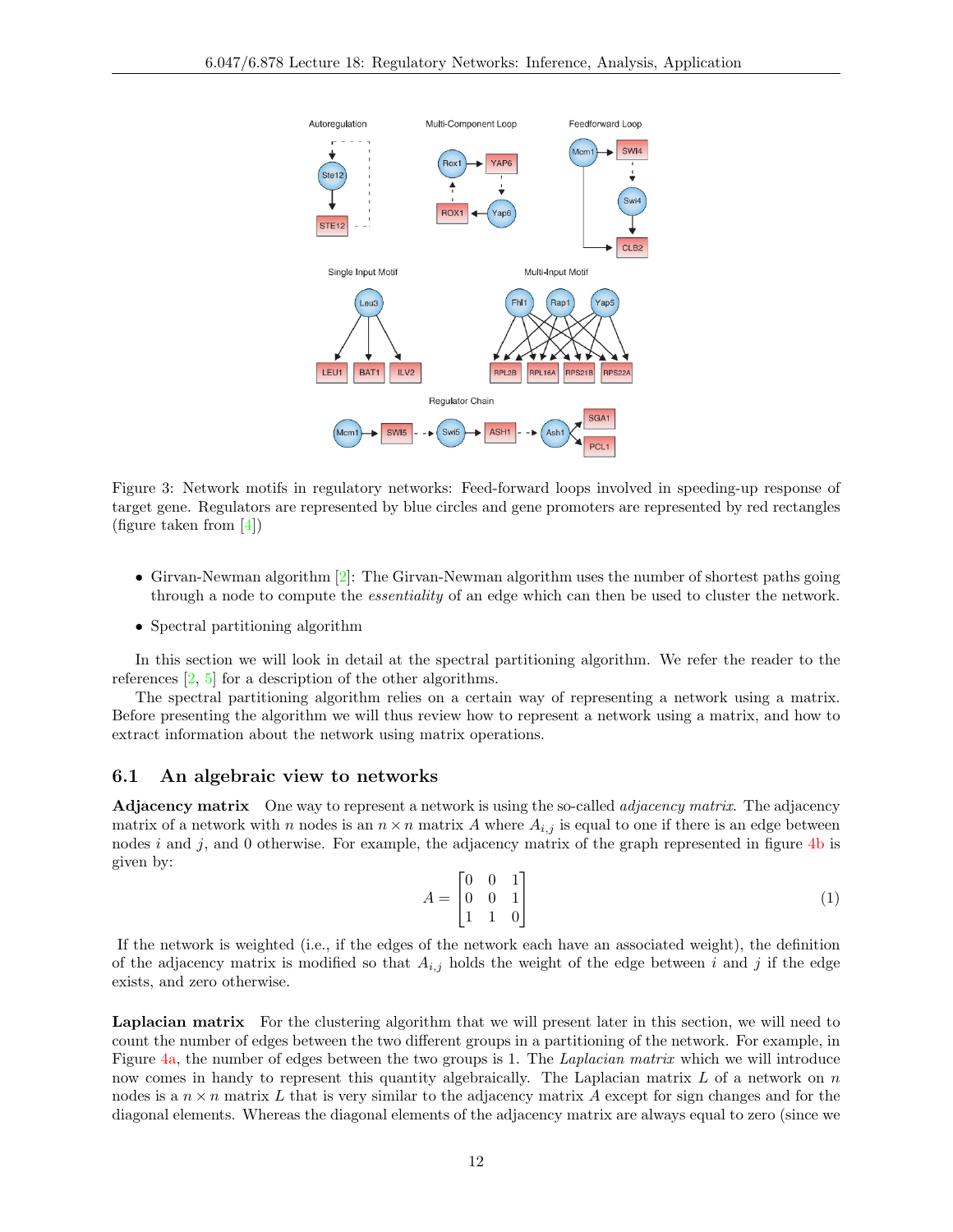<span id="page-12-0"></span>

(a) A partition of a network into two groups.



(b) A simple network on 3 nodes. The adjacency matrix of this graph is given in equation [\(1\)](#page-11-2).

Figure 4

do not have self-loops), the diagonal elements of the Laplacian matrix hold the degree of each node (where the degree of a node is defined as the number of edges incident to it). Also the off-diagonal elements of the Laplacian matrix are set to be −1 in the presence of an edge, and zero otherwise. In other words, we have:

$$
L_{i,j} = \begin{cases} \text{degree}(i) & \text{if } i = j \\ -1 & \text{if } i \neq j \text{ and there is an edge between } i \text{ and } j \\ 0 & \text{if } i \neq j \text{ and there is no edge between } i \text{ and } j \end{cases} \tag{2}
$$

For example the Laplacian matrix of the graph of figure [4b](#page-12-0) is given by (we emphasized the diagonal elements in bold):

$$
L = \begin{bmatrix} 1 & 0 & -1 \\ 0 & 1 & -1 \\ -1 & -1 & 2 \end{bmatrix}
$$

Some properties of the Laplacian matrix The Laplacian matrix of any network enjoys some nice properties that will be important later when we look at the clustering algorithm. We briefly review these here.

The Laplacian matrix L is always **symmetric**, i.e.,  $L_{i,j} = L_{j,i}$  for any i, j. An important consequence of this observation is that all the eigenvalues of L are real (i.e., they have no complex imaginary part). In fact one can even show that the eigenvalues of  $L$  are all nonnegative<sup>[8](#page-12-1)</sup> The final property that we mention about L is that all the rows and columns of L sum to zero (this is easy to verify using the definition of  $L$ ). This means that the smallest eigenvalue of L is always equal to zero, and the corresponding eigenvector is  $s = (1, 1, \ldots, 1).$ 

Counting the number of edges between groups using the Laplacian matrix Using the Laplacian matrix we can now easily count the number of edges that separate two disjoint parts of the graph using simple matrix operations. Indeed, assume that we partitioned our graph into two groups, and that we define a vector  $s$  of size  $n$  which tells us which group each node  $i$  belongs to:

$$
s_i = \begin{cases} 1 & \text{if node } i \text{ is in group } 1 \\ -1 & \text{if node } i \text{ is in group } 2 \end{cases}
$$

Then one can easily show that the total number of edges between group 1 and group 2 is given by the quantity  $\frac{1}{4}s^T L s$  where L is the Laplacian of the network.

<span id="page-12-1"></span> $8$ One way of seeing this is to notice that L is diagonally dominant and the diagonal elements are strictly positive (for more details the reader can look up "diagonally dominant" and "Gershgorin circle theorem" on the Internet).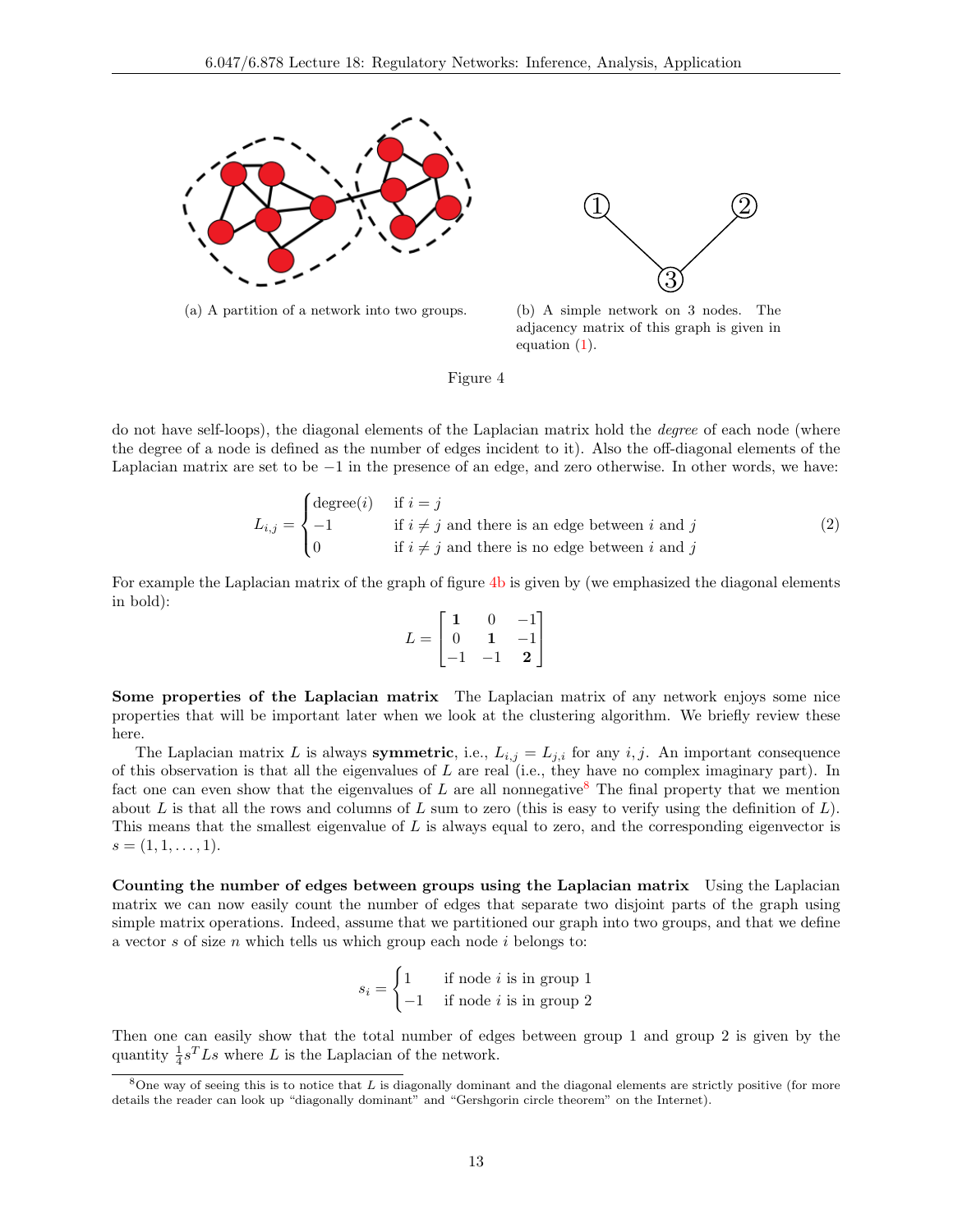To see why this is case, let us first compute the matrix-vector product Ls. In particular let us fix a node i say in group 1 (i.e.,  $s_i = +1$ ) and let us look at the i'th component of the matrix-vector product Ls. By definition of the matrix-vector product we have:

$$
(Ls)_i = \sum_{j=1}^n L_{i,j} s_j.
$$

We can decompose this sum into three summands as follows:

$$
(Ls)_i = \sum_{j=1}^n L_{i,j} s_j = L_{i,i} s_i + \sum_{j \text{ in group } 1} L_{i,j} s_j + \sum_{j \text{ in group } 2} L_{i,j} s_j
$$

Using the definition of the Laplacian matrix we easily see that the first term corresponds to the degree of i, i.e., the number of edges incident to i; the second term is equal to the negative of the number of edges connecting  $i$  to some other node in group 1, and the third term is equal to the number of edges connecting i to some node ingroup 2. Hence we have:

$$
(Ls)_i = \text{degree}(i) - (\# \text{ edges from } i \text{ to group } 1) + (\# \text{ edges from } i \text{ to group } 2)
$$

Now since any edge from  $i$  must either go to group 1 or to group 2 we have

degree(*i*) = (
$$
\#
$$
 edges from *i* to group 1) + ( $\#$  edges from *i* to group 2).

Thus combining the two equations above we get:

$$
(Ls)_i = 2 \times (\# \text{ edges from } i \text{ to group } 2).
$$

Now to get the total number of edges between group 1 and group 2, we simply sum the quantity above over all nodes  $i$  in group 1:

$$
(\# \text{ edges between group 1 and group 2}) = \frac{1}{2} \sum_{i \text{ in group 1}} (Ls)_i
$$

We can also look at nodes in group 2 to compute the same quantity and we have:

$$
(\# \text{ edges between group 1 and group 2}) = -\frac{1}{2} \sum_{i \text{ in group 2}} (Ls)_i
$$

Now averaging the two equations above we get the desired result:

$$
(\#\text{ edges between group 1 and group 2}) = \frac{1}{4} \sum_{i \text{ in group 1}} (Ls)_i - \frac{1}{4} \sum_{i \text{ in group 2}} (Ls)_i
$$

$$
= \frac{1}{4} \sum_{i} s_i (Ls)_i
$$

$$
= \frac{1}{4} s^T Ls
$$

where  $s<sup>T</sup>$  is the row vector obtained by transposing the column vector s.

#### <span id="page-13-0"></span>6.2 The spectral clustering algorithm

We will now see how the linear algebra view of networks given in the previous section can be used to produce a "good" partitioning of the graph. In any good partitioning of a graph the number of edges between the two groups must be relatively small compared to the number of edges within each group. Thus one way of addressing the problem is to look for a partition so that the number of edges between the two groups is minimal. Using the tools introduced in the previous section, this problem is thus equivalent to finding a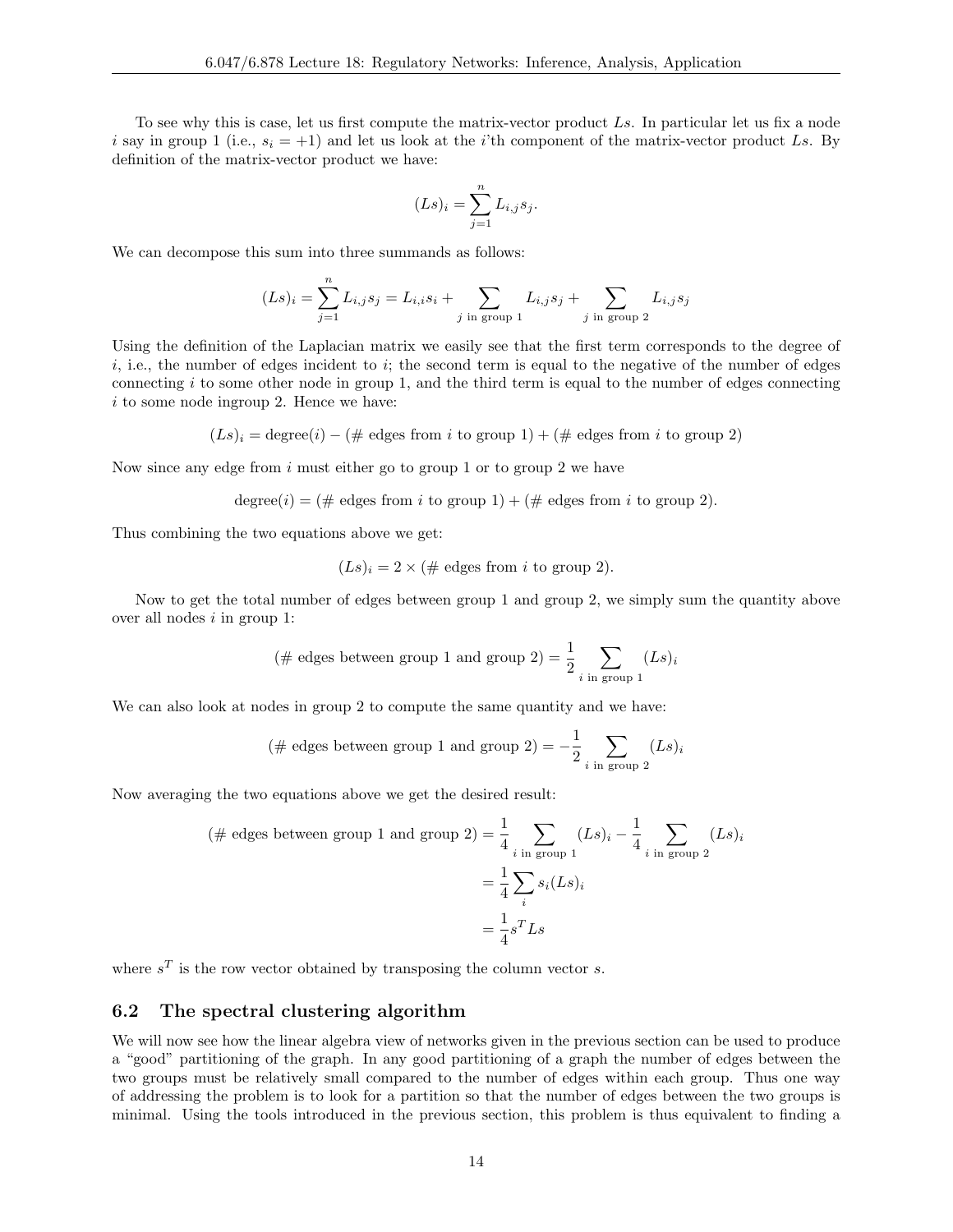vector  $s \in \{-1, +1\}^n$  taking only values  $-1$  or  $+1$  such that  $\frac{1}{4}s^T L s$  is minimal, where L is the Laplacian matrix of the graph. In other words, we want to solve the minimization problem:

$$
\underset{s \in \{-1, +1\}^n}{\text{minimize}} \quad \frac{1}{4} s^T L s
$$

If  $s^*$  is the optimal solution, then the optimal partioning is to assign node i to group 1 if  $s_i = +1$  or else to group 2.

This formulation seems to make sense but there is a small glitch unfortunately: the solution to this problem will always end up being  $s = (+1, \ldots, +1)$  which corresponds to putting all the nodes of the network in group 1, and no node in group 2! The number of edges between group 1 and group 2 is then simply zero and is indeed minimal!

To obtain a meaningful partition we thus have to consider partitions of the graph that are nontrivial. Recall that the Laplacian matrix  $L$  is always symmetric, and thus it admits an eigendecomposition:

$$
L = U\Sigma U^T = \sum_{i=1}^n \lambda_i u_i u_i^T
$$

where  $\Sigma$  is a diagonal matrix holding the nonnegative eigenvalues  $\lambda_1, \ldots, \lambda_n$  of L and U is the matrix of eigenvectors and it satisfies  $U^T = U^{-1}$ .

The cost of a partitioning  $s \in \{-1, +1\}^n$  is given by

$$
\frac{1}{4}s^T L s = \frac{1}{4}s^T U\Sigma U^T s = \frac{1}{4}\sum_{i=1}^n \lambda_i \alpha_i^2
$$

where  $\alpha = U^T s$  give the decomposition of s as a linear combination of the eigenvectors of L:  $s = \sum_{i=1}^n \alpha_i u_i$ .

Recall also that  $0 = \lambda_1 \leq \lambda_2 \leq \cdots \leq \lambda_n$ . Thus one way to make the quantity above as small as possible (without picking the trivial partitioning) is to concentrate all the weight on  $\lambda_2$  which is the smallest nonzero eigenvalue of L. To achieve this we simply pick s so that  $\alpha_2 = 1$  and  $\alpha_k = 0$  for all  $k \neq 2$ . In other words, this corresponds to taking s to be equal to  $u_2$  the second eigenvector of L. Since in general the eigenvector  $u_2$  is not integer-valued (i.e., the components of  $u_2$  can be different than  $-1$  or  $+1$ ), we have to convert first the vector  $u_2$  into a vector of +1's or -1's. A simple way of doing this is just to look at the signs of the components of  $u_2$  instead of the values themselves. Our partition is thus given by:

$$
s = sign(u_2) = \begin{cases} 1 & \text{if } (u_2)_i \ge 0 \\ -1 & \text{if } (u_2)_i < 0 \end{cases}
$$

To recap, the spectral clustering algorithm works as follows:

Spectral partitioning algorithm

- Input: a network
- Output: a partitioning of the network where each node is assigned either to group 1 or group 2 so that the number of edges between the two groups is small
- 1. Compute the Laplacian matrix  $L$  of the graph given by:

$$
L_{i,j} = \begin{cases} \text{degree}(i) & \text{if } i = j \\ -1 & \text{if } i \neq j \text{ and there is an edge between } i \text{ and } j \\ 0 & \text{if } i \neq j \text{ and there is no edge between } i \text{ and } j \end{cases}
$$

- 2. Compute the eigenvector  $u_2$  for the second smallest eigenvalue of  $L$ .
- 3. Output the following partition: Assign node i to group 1 if  $(u_2)_i \geq 0$ , otherwise assign node i to group 2.

We next give an example where we apply the spectral clustering algorithm to a network with 8 nodes.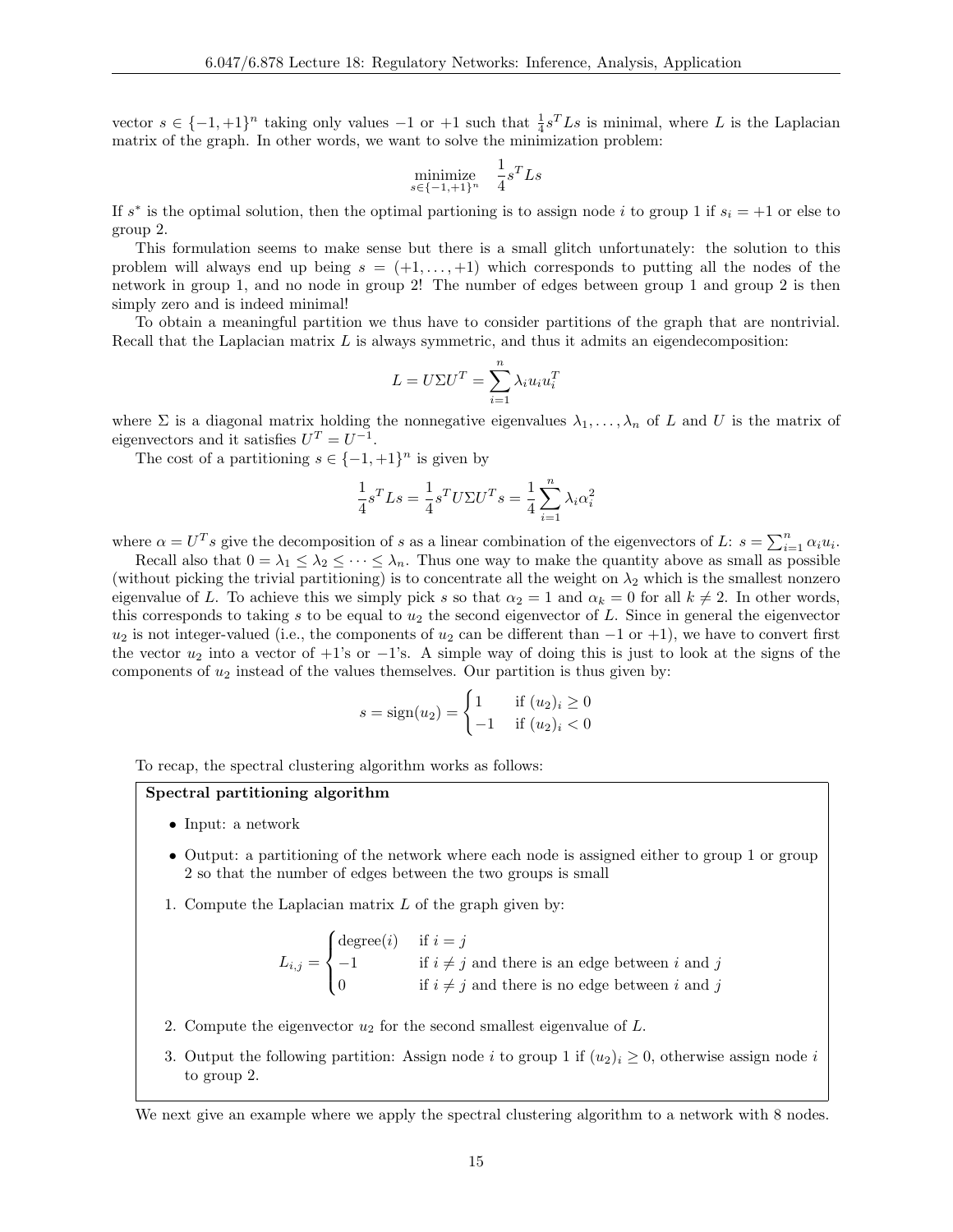<span id="page-15-0"></span>

Figure 5: A network with 8 nodes.

Example We illustrate here the partitioning algorithm described above on a simple network of 8 nodes given in figure [5.](#page-15-0) The adjacency matrix and the Laplacian matrix of this graph are given below:

| $\begin{bmatrix} 0 & 1 & 1 & 1 & 0 & 0 & 0 & 0 \end{bmatrix}$ |  |  |                 |  |  |                           |  |  |  | $\begin{bmatrix} 3 & -1 & -1 & -1 & 0 & 0 & 0 & 0 \end{bmatrix}$ |  |
|---------------------------------------------------------------|--|--|-----------------|--|--|---------------------------|--|--|--|------------------------------------------------------------------|--|
| 1 0 1 1 0 0 0 0                                               |  |  |                 |  |  | $ -1$ 3 $-1$ $-1$ 0 0 0 0 |  |  |  |                                                                  |  |
| 1 1 0 1 0 0 0 0                                               |  |  |                 |  |  | $ -1$ $-1$ 3 $-1$ 0 0 0 0 |  |  |  |                                                                  |  |
|                                                               |  |  | 1 1 1 0 1 0 0 0 |  |  |                           |  |  |  | $-1$ $-1$ $-1$ 4 $-1$ 0 0 0                                      |  |
| 0 0 0 1 0 1 1 1                                               |  |  |                 |  |  |                           |  |  |  | $0 \t 0 \t 0 \t -1 \t 4 \t -1 \t -1 \t -1$                       |  |
| 100001011                                                     |  |  |                 |  |  |                           |  |  |  | $0 \t 0 \t 0 \t 0 \t -1 \t 3 \t -1 \t -1$                        |  |
| 100001101                                                     |  |  |                 |  |  |                           |  |  |  | $0 \t 0 \t 0 \t 0 \t -1 \t -1 \t 3 \t -1$                        |  |
|                                                               |  |  |                 |  |  |                           |  |  |  | $0 \t 0 \t 0 \t 0 \t -1 \t -1 \t -1 \t 3$                        |  |

Using the eig command of Matlab we can compute the eigendecomposition  $L = U \Sigma U^T$  of the Laplacian matrix and we obtain:

|            |                | 0.3536   | $-0.3825$      | 0.2714    | $-0.1628$      | $-0.7783$ |          | 0.0495    | $-0.0064$ | $-0.1426$ |
|------------|----------------|----------|----------------|-----------|----------------|-----------|----------|-----------|-----------|-----------|
|            |                | 0.3536   | $-0.3825$      | 0.5580    | $-0.1628$      | 0.6066    |          | 0.0495    | $-0.0064$ | $-0.1426$ |
|            |                | 0.3536   | $-0.3825$      | $-0.4495$ | 0.6251         | 0.0930    |          | 0.0495    | $-0.3231$ | $-0.1426$ |
| $U =$      |                | 0.3536   | $-0.2470$      | $-0.3799$ | $-0.2995$      | 0.0786    |          | $-0.1485$ | 0.3358    | 0.6626    |
|            |                | 0.3536   | 0.2470         | $-0.3799$ | $-0.2995$      | 0.0786    |          | $-0.1485$ | 0.3358    | $-0.6626$ |
|            |                | 0.3536   | 0.3825         | 0.3514    | 0.5572         | $-0.0727$ |          | $-0.3466$ | 0.3860    | 0.1426    |
|            |                | 0.3536   | 0.3825         | 0.0284    | $-0.2577$      | $-0.0059$ |          | $-0.3466$ | $-0.7218$ | 0.1426    |
|            |                | 0.3536   | 0.3825         | 0.0000    | 0.0000         | 0.0000    |          | 0.8416    | $-0.0000$ | 0.1426    |
|            | 0              | $\Omega$ | $\Omega$       | 0         | $\overline{0}$ | $\Omega$  | $\Omega$ | $\Omega$  |           |           |
|            | $\Omega$       | 0.3542   | $\Omega$       | 0         | $\Omega$       | $\Omega$  | $\Omega$ | 0         |           |           |
|            | $\overline{0}$ | $\theta$ | 4.0000         | $\theta$  | $\theta$       | $\Omega$  | $\Omega$ | 0         |           |           |
| $\Sigma =$ | $\Omega$       | $\Omega$ | 0              | 4.0000    | $\overline{0}$ | $\Omega$  | $\Omega$ | $\theta$  |           |           |
|            | $\overline{0}$ | $\Omega$ | $\Omega$       | 0         | 4.0000         | $\theta$  | $\Omega$ | $\Omega$  |           |           |
|            | $\theta$       | $\Omega$ | $\Omega$       | $\theta$  | $\Omega$       | 4.0000    | $\Omega$ | 0         |           |           |
|            | $\Omega$       | $\Omega$ | $\overline{0}$ | $\theta$  | $\overline{0}$ | $\Omega$  | 4.0000   | $\theta$  |           |           |
|            |                | 0        | 0              |           | 0              | 0         | 0        | 5.6458    |           |           |

We have highlighted in bold the second smallest eigenvalue of L and the associated eigenvector. To cluster the network we look at the sign of the components of this eigenvector. We see that the first 4 components are negative, and the last 4 components are positive. We will thus cluster the nodes 1 to 4 together in the same group, and nodes 5 to 8 in another group. This looks like a good clustering and in fact this is the "natural" clustering that one considers at first sight of the graph.